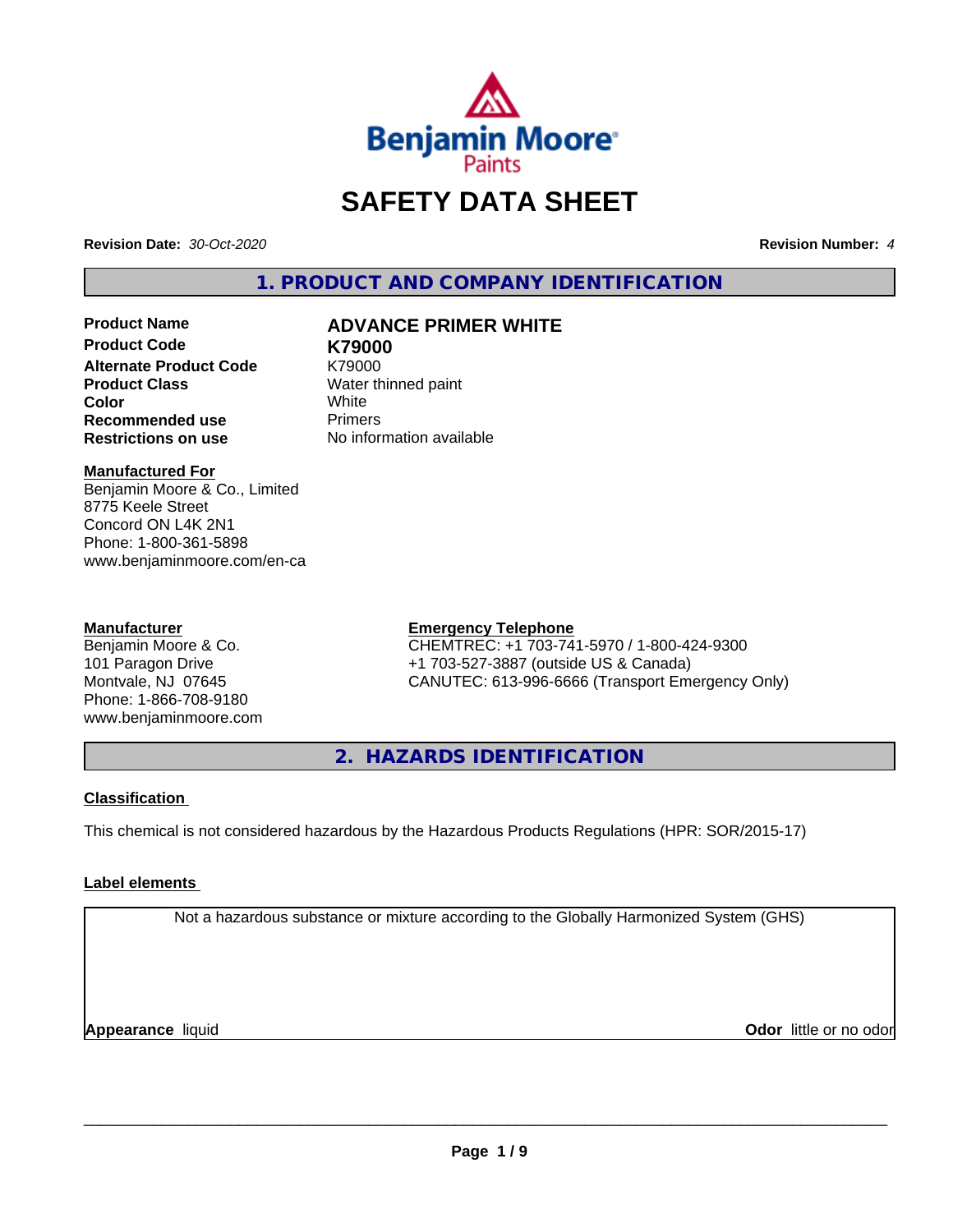#### **Other information**

No information available

**WARNING:** This product contains isothiazolinone compounds at levels of <0.1%. These substances are biocides commonly found in most paints and a variety of personal care products as a preservative. Certain individuals may be sensitive or allergic to these substances, even at low levels.

## **3. COMPOSITION INFORMATION ON COMPONENTS**

| <b>Chemical name</b> | <b>CAS No.</b> | Weight-%   | Hazardous Material<br>registry number<br>(HMIRA registry $#$ ) | Date HMIRA filed and<br>Information Review Act date exemption granted<br>(if applicable) |
|----------------------|----------------|------------|----------------------------------------------------------------|------------------------------------------------------------------------------------------|
| Titanium dioxide     | 13463-67-7     | $10 - 30%$ |                                                                |                                                                                          |
| Talc                 | 14807-96-6     | $3 - 7%$   |                                                                |                                                                                          |
| Limestone            | 1317-65-3      | $-5%$      |                                                                |                                                                                          |
| Magnesium carbonate  | 546-93-0       | $-5%$      |                                                                |                                                                                          |

\*The exact percentage (concentration) of composition has been withheld as a trade secret

|                                                       | 4. FIRST AID MEASURES                                                                                           |
|-------------------------------------------------------|-----------------------------------------------------------------------------------------------------------------|
| <b>General Advice</b>                                 | No hazards which require special first aid measures.                                                            |
| <b>Eye Contact</b>                                    | Rinse thoroughly with plenty of water for at least 15<br>minutes and consult a physician.                       |
| <b>Skin Contact</b>                                   | Wash off immediately with soap and plenty of water while<br>removing all contaminated clothes and shoes.        |
| <b>Inhalation</b>                                     | Move to fresh air. If symptoms persist, call a physician.                                                       |
| Ingestion                                             | Clean mouth with water and afterwards drink plenty of<br>water. Consult a physician if necessary.               |
| <b>Most Important Symptoms/Effects</b>                | None known.                                                                                                     |
| <b>Notes To Physician</b>                             | Treat symptomatically.                                                                                          |
|                                                       | 5. FIRE-FIGHTING MEASURES                                                                                       |
| <b>Suitable Extinguishing Media</b>                   | Use extinguishing measures that are appropriate to local<br>circumstances and the surrounding environment.      |
| Protective equipment and precautions for firefighters | As in any fire, wear self-contained breathing apparatus<br>pressure-demand, MSHA/NIOSH (approved or equivalent) |

and full protective gear.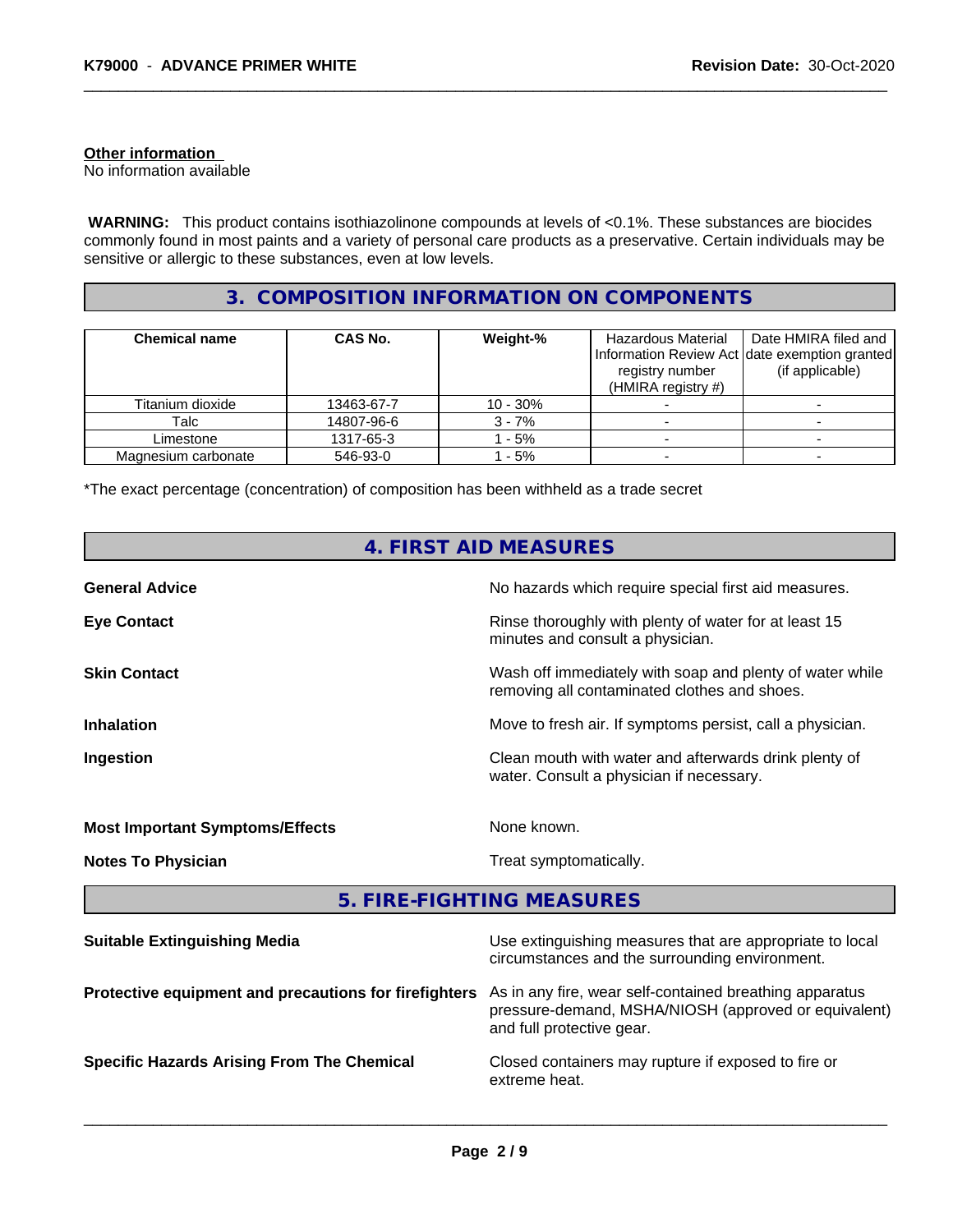| Sensitivity to mechanical impact                                                 |                        | No                                                 |                                |  |
|----------------------------------------------------------------------------------|------------------------|----------------------------------------------------|--------------------------------|--|
| Sensitivity to static discharge                                                  |                        | No.                                                |                                |  |
| <b>Flash Point Data</b><br>Flash point (°F)<br>Flash Point (°C)<br><b>Method</b> |                        | Not applicable<br>Not applicable<br>Not applicable |                                |  |
| <b>Flammability Limits In Air</b>                                                |                        |                                                    |                                |  |
| Lower flammability limit:<br><b>Upper flammability limit:</b>                    |                        | Not applicable<br>Not applicable                   |                                |  |
| <b>NFPA</b><br>Health: 1                                                         | <b>Flammability: 0</b> | <b>Instability: 0</b>                              | <b>Special: Not Applicable</b> |  |

#### **NFPA Legend**

- 0 Not Hazardous
- 1 Slightly
- 2 Moderate
- 3 High
- 4 Severe

*The ratings assigned are only suggested ratings, the contractor/employer has ultimate responsibilities for NFPA ratings where this system is used.*

*Additional information regarding the NFPA rating system is available from the National Fire Protection Agency (NFPA) at www.nfpa.org.*

# **6. ACCIDENTAL RELEASE MEASURES**

| <b>Personal Precautions</b>      | Avoid contact with skin, eyes and clothing. Ensure<br>adequate ventilation. |
|----------------------------------|-----------------------------------------------------------------------------|
| <b>Other Information</b>         | Prevent further leakage or spillage if safe to do so.                       |
| <b>Environmental precautions</b> | See Section 12 for additional Ecological Information.                       |
| <b>Methods for Cleaning Up</b>   | Soak up with inert absorbent material. Sweep up and                         |

**7. HANDLING AND STORAGE**

shovel into suitable containers for disposal.

**Handling Handling Avoid contact with skin, eyes and clothing. Avoid breathing Handling A** vapors, spray mists or sanding dust. In case of insufficient ventilation, wear suitable respiratory equipment. **Storage Keep container tightly closed.** Keep out of the reach of children. **Incompatible Materials** Noinformation available

# **8. EXPOSURE CONTROLS/PERSONAL PROTECTION**

**Exposure Limits**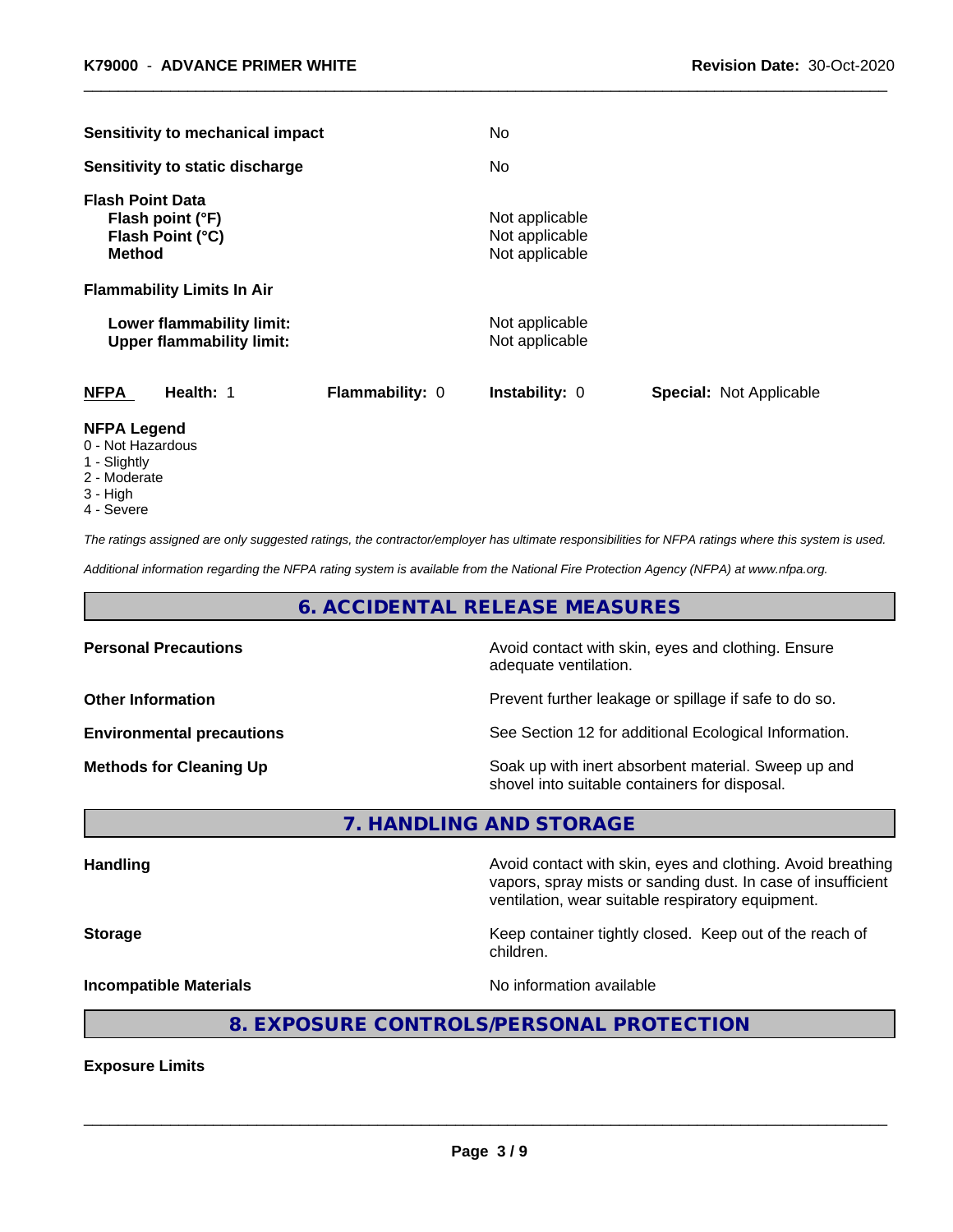| <b>Chemical name</b> | <b>ACGIH TLV</b>                                                                                                                              | <b>Alberta</b>             | <b>British Columbia</b>                                                        | <b>Ontario</b>             | Quebec                       |
|----------------------|-----------------------------------------------------------------------------------------------------------------------------------------------|----------------------------|--------------------------------------------------------------------------------|----------------------------|------------------------------|
| Titanium dioxide     | TWA: $10 \text{ mg/m}^3$                                                                                                                      | 10 mg/m <sup>3</sup> - TWA | 10 mg/m <sup>3</sup> - TWA                                                     | 10 mg/m <sup>3</sup> - TWA | 10 mg/m $3$ - TWAEV          |
|                      |                                                                                                                                               |                            | $3$ mg/m <sup>3</sup> - TWA                                                    |                            |                              |
| Talc                 | TWA: $2 \text{ mg/m}^3$<br>particulate matter<br>containing no<br>asbestos and <1%<br>crystalline silica,<br>respirable particulate<br>matter | $2 \text{ mg/m}^3$ - TWA   | $2 \text{ mg/m}^3$ - TWA                                                       | $2 \text{mq/m}^3$ - TWA    | 3 mg/m <sup>3</sup> - TWAEV  |
| Limestone            | N/E                                                                                                                                           | 10 mg/m $3 - TWA$          | 10 mg/m $3$ - TWA<br>$3$ mg/m <sup>3</sup> - TWA<br>$20 \text{ mg/m}^3$ - STEL | N/E                        | 10 mg/m $3$ - TWAEV          |
| Magnesium carbonate  | N/E                                                                                                                                           | N/E                        | 10 $mq/m3$ - TWA<br>$3$ mg/m <sup>3</sup> - TWA                                | N/E                        | 10 mg/m <sup>3</sup> - TWAEV |

#### **Legend**

ACGIH - American Conference of Governmental Industrial Hygienists Alberta - Alberta Occupational Exposure Limits British Columbia - British Columbia Occupational Exposure Limits Ontario - Ontario Occupational Exposure Limits

Quebec - Quebec Occupational Exposure Limits

N/E - Not established

# **Personal Protective Equipment**

**Engineering Measures Ensure** Ensure adequate ventilation, especially in confined areas.

Safety glasses with side-shields. **Skin Protection Protection Protective gloves and impervious clothing. Respiratory Protection In case of insufficient ventilation wear suitable respiratory** equipment.

**Hygiene Measures Avoid contact with skin, eyes and clothing. Remove and Avoid contact with skin, eyes and clothing. Remove and Avoid contact with skin, eyes and clothing. Remove and** wash contaminated clothing before re-use. Wash thoroughly after handling.

# **9. PHYSICAL AND CHEMICAL PROPERTIES**

**Appearance** liquid **Odor** little or no odor **Odor Threshold** No information available **Density (lbs/gal)** 11.5 - 11.9 **Specific Gravity** 1.38 - 1.42 **pH pH**  $\blacksquare$ **Viscosity (cps)** No information available **Solubility(ies)** No information available **Water solubility Water solubility Water solubility Water solubility Water solubility Water solution Evaporation Rate No information available No information available Vapor pressure** No information available **No information** available **Vapor density No information available No information available Wt. % Solids** 55 - 65 **Vol. % Solids** 40 - 50 **Wt. % Volatiles** 35 - 45 **Vol. % Volatiles** 50 - 60 **VOC Regulatory Limit (g/L)** < 100 **Boiling Point (°F)** 212 **Boiling Point (°C)**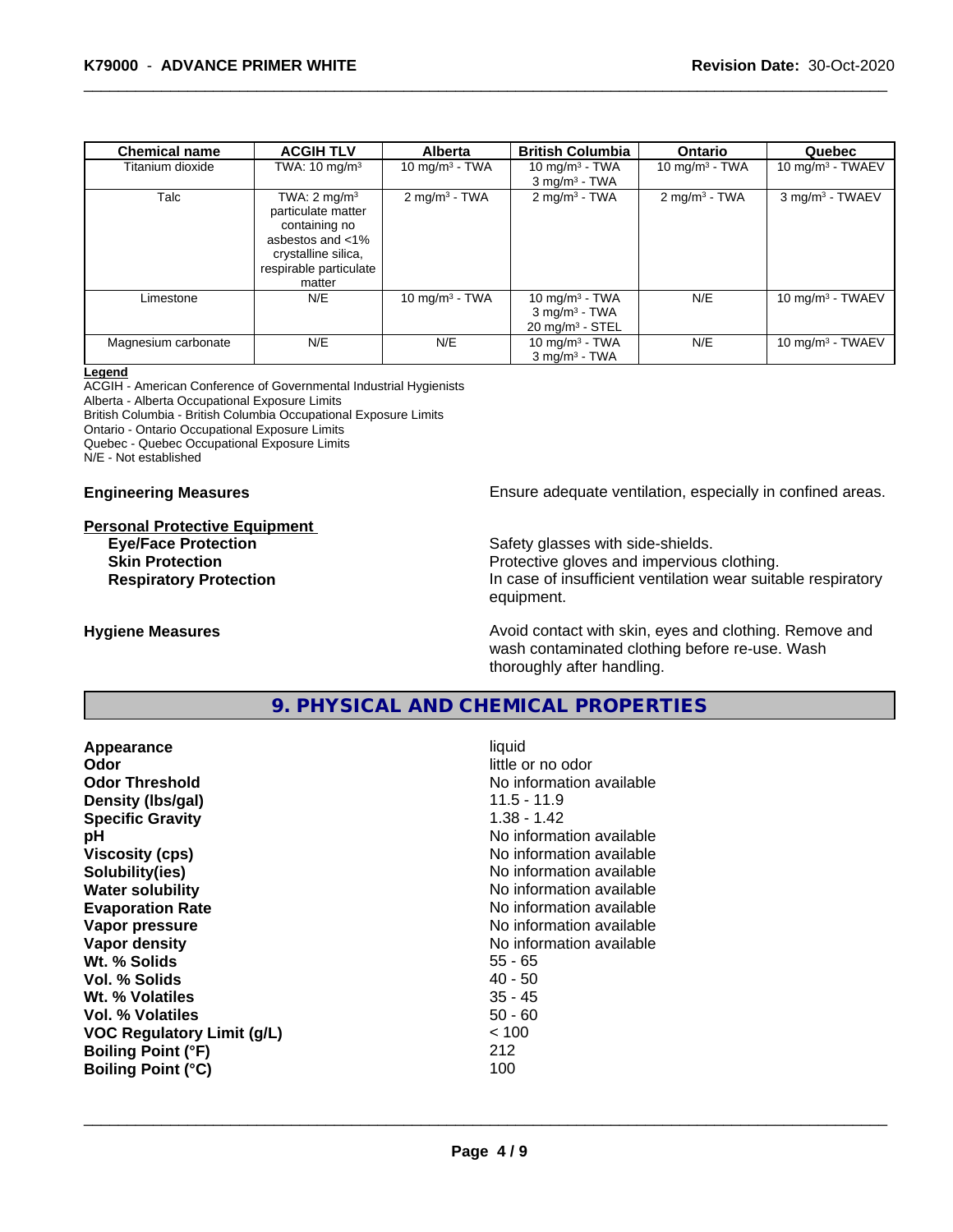**Freezing point (°F)** 32 **Freezing Point (°C)**<br> **Flash point (°F)**<br> **Flash point (°F)**<br> **Point (°F)**<br> **Point (°F)**<br> **Point District (°F)**<br> **Point District (°F)**<br> **Point District (°F) Flash point (°F)**<br> **Flash Point (°C)**<br> **Flash Point (°C)**<br> **C Flash Point (°C) Method** Not applicable<br> **Flammability (solid, gas)** Not applicable Not applicable **Flammability (solid, gas)** Not applicable Not applicable<br>
Upper flammability limit: Not applicable **Upper flammability limit: Lower flammability limit:**<br> **Autoignition Temperature (°F)** Not applicable available **Autoignition Temperature (°F)**<br> **Autoignition Temperature (°C)** No information available **Autoignition Temperature (°C) Decomposition Temperature (°F)** No information available **Decomposition Temperature (°C)** No information available<br> **Partition coefficient Partition available** 

**No information available** 

# **10. STABILITY AND REACTIVITY**

| <b>Reactivity</b>                       | Not Applicable                           |
|-----------------------------------------|------------------------------------------|
| <b>Chemical Stability</b>               | Stable under normal conditions.          |
| <b>Conditions to avoid</b>              | Prevent from freezing.                   |
| <b>Incompatible Materials</b>           | No materials to be especially mentioned. |
| <b>Hazardous Decomposition Products</b> | None under normal use.                   |
| Possibility of hazardous reactions      | None under normal conditions of use.     |

# **11. TOXICOLOGICAL INFORMATION**

#### **Product Information Information on likely routes of exposure**

**Principal Routes of Exposure Exposure** Eye contact, skin contact and inhalation.

**Acute Toxicity** 

**Product Information Information No information available** 

#### **Symptoms related to the physical,chemical and toxicological characteristics**

**Symptoms** No information available

#### **Delayed and immediate effects as well as chronic effects from short and long-term exposure**

**Neurological Effects** Noinformation available. **Mutagenic Effects No information available.** 

**Eye contact** May cause slight irritation **New York Contact Skin contact** Substance may cause slight skin irritation. Prolonged or

repeated contact may dry skin and cause irritation. **Inhalation Inhalation Inhalation May cause irritation of respiratory tract. Ingestion Ingestion Ingestion may cause gastrointestinal irritation, nausea,** vomiting and diarrhea. **Sensitization No information available.** No information available.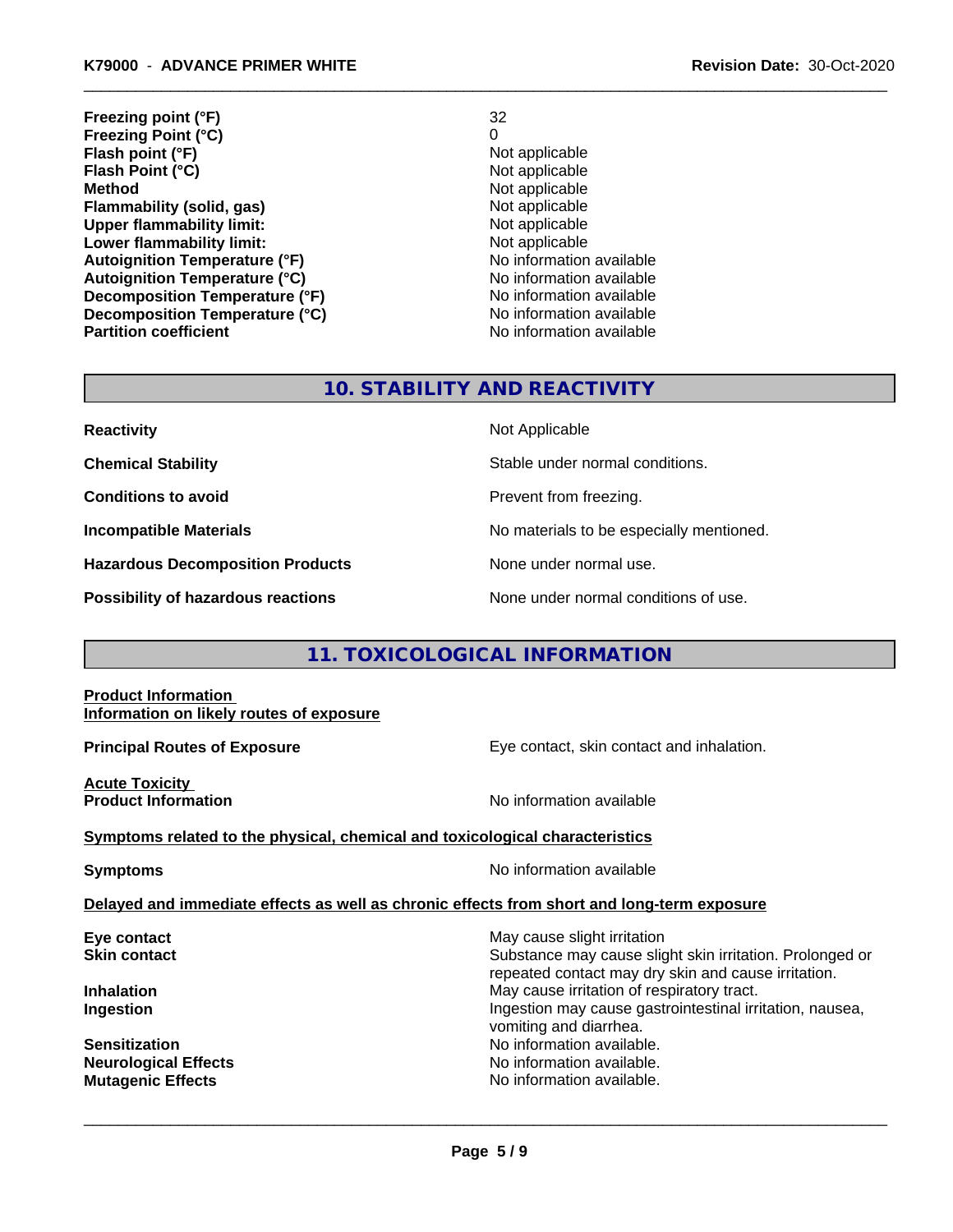| <b>Reproductive Effects</b>     | No information available. |
|---------------------------------|---------------------------|
| <b>Developmental Effects</b>    | No information available. |
| <b>Target organ effects</b>     | No information available. |
| <b>STOT - single exposure</b>   | No information available. |
| <b>STOT - repeated exposure</b> | No information available. |
| Other adverse effects           | No information available. |
| <b>Aspiration Hazard</b>        | No information available. |

#### **Numerical measures of toxicity**

**The following values are calculated based on chapter 3.1 of the GHS document**

#### **ATEmix (oral)** 63351 mg/kg

#### **Component Information**

| Chemical name                  | Oral LD50               | Dermal LD50 | Inhalation LC50 |
|--------------------------------|-------------------------|-------------|-----------------|
| Titanium dioxide<br>13463-67-7 | Rat<br>0000.<br>) mg/kg |             |                 |

#### **Chronic Toxicity**

#### **Carcinogenicity**

*The information below indicateswhether each agency has listed any ingredient as a carcinogen:.*

| <b>Chemical name</b>    | <b>IARC</b>                     | <b>NTP</b> |
|-------------------------|---------------------------------|------------|
|                         | 2B<br>Possible Human Carcinogen |            |
| Titanium J<br>, dioxide |                                 |            |

• Although IARC has classified titanium dioxide as possibly carcinogenic to humans (2B), their summary concludes: "No significant exposure to titanium dioxide is thought to occur during the use of products in which titanium dioxide is bound to other materials, such as paint."

#### **Legend**

IARC - International Agency for Research on Cancer NTP - National Toxicity Program OSHA - Occupational Safety & Health Administration

**12. ECOLOGICAL INFORMATION**

### **Ecotoxicity Effects**

The environmental impact of this product has not been fully investigated.

#### **Product Information**

# **Acute Toxicity to Fish**

No information available

### **Acute Toxicity to Aquatic Invertebrates**

No information available

#### **Acute Toxicity to Aquatic Plants**

No information available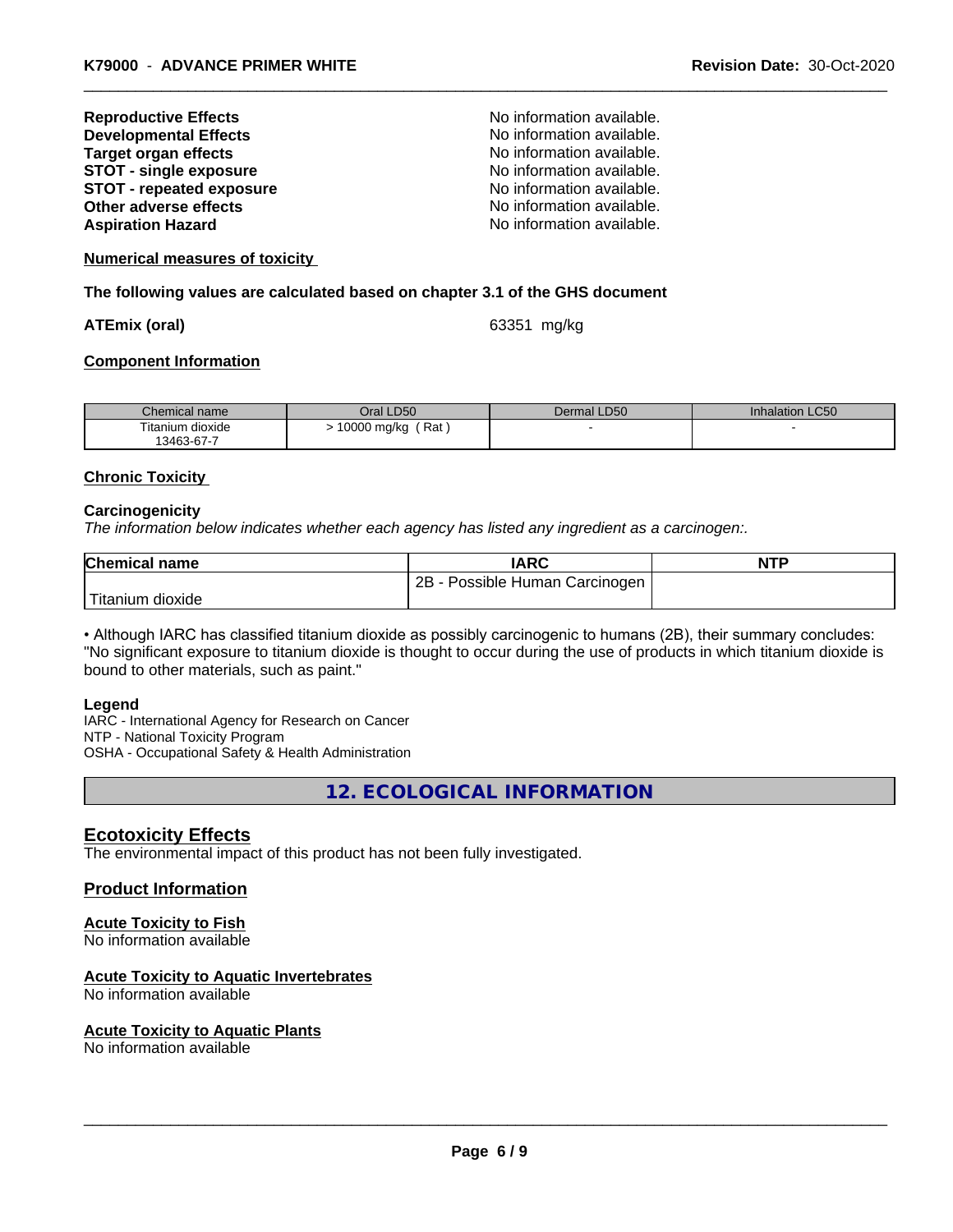### **Persistence / Degradability**

No information available.

#### **Bioaccumulation**

No information available.

#### **Mobility in Environmental Media**

No information available.

#### **Ozone**

No information available

# **Component Information**

#### **Acute Toxicity to Fish**

Titanium dioxide  $LC50:$  > 1000 mg/L (Fathead Minnow - 96 hr.)

#### **Acute Toxicity to Aquatic Invertebrates**

No information available

#### **Acute Toxicity to Aquatic Plants**

No information available

# **13. DISPOSAL CONSIDERATIONS**

Waste Disposal Method **Dispose of in accordance with federal, state, provincial,** and local regulations. Local requirements may vary, consult your sanitation department or state-designated environmental protection agency for more disposal options.

**14. TRANSPORT INFORMATION**

**TDG** Not regulated

**ICAO / IATA** Not regulated

**IMDG / IMO** Not regulated

 $\overline{\phantom{a}}$  ,  $\overline{\phantom{a}}$  ,  $\overline{\phantom{a}}$  ,  $\overline{\phantom{a}}$  ,  $\overline{\phantom{a}}$  ,  $\overline{\phantom{a}}$  ,  $\overline{\phantom{a}}$  ,  $\overline{\phantom{a}}$  ,  $\overline{\phantom{a}}$  ,  $\overline{\phantom{a}}$  ,  $\overline{\phantom{a}}$  ,  $\overline{\phantom{a}}$  ,  $\overline{\phantom{a}}$  ,  $\overline{\phantom{a}}$  ,  $\overline{\phantom{a}}$  ,  $\overline{\phantom{a}}$ 

# **15. REGULATORY INFORMATION**

# **International Inventories**

**TSCA: United States** Yes - All components are listed or exempt.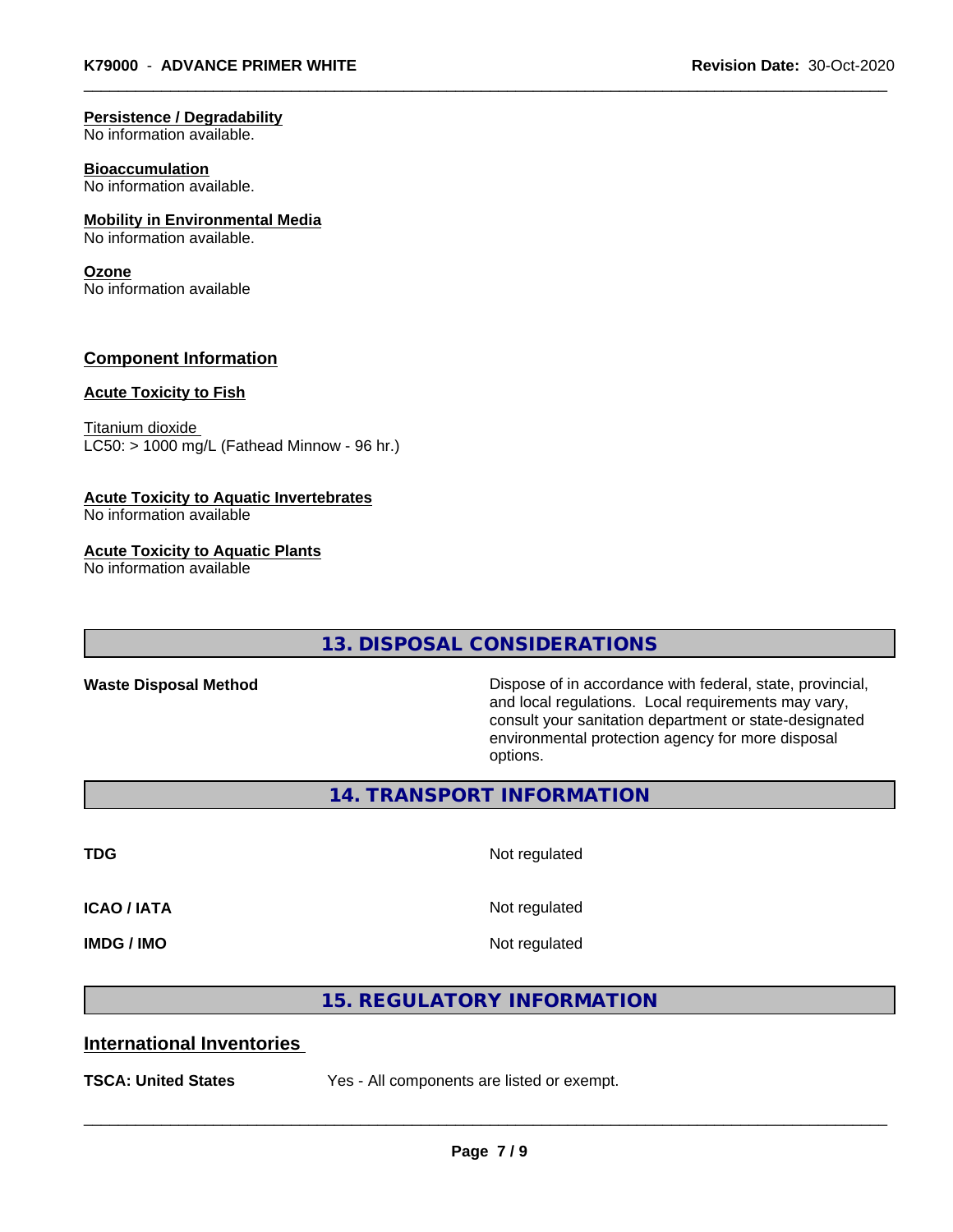**DSL: Canada** No - Not all of the components are listed. One or more component is listed on NDSL.

## **National Pollutant Release Inventory (NPRI)**

#### **NPRI Parts 1- 4**

This product contains the following Parts 1-4 NPRI chemicals:

*None*

#### **NPRI Part 5**

This product contains the following NPRI Part 5 Chemicals:

*None*

#### **WHMIS Regulatory Status**

This product has been classified in accordance with the hazard criteria of the Hazardous Products Regulations (HPR) and the SDS contains all the information required by the HPR.

| <b>16. OTHER INFORMATION</b>                                                                                                                                                                                |           |                                                                            |                      |                                                                                                                                               |  |
|-------------------------------------------------------------------------------------------------------------------------------------------------------------------------------------------------------------|-----------|----------------------------------------------------------------------------|----------------------|-----------------------------------------------------------------------------------------------------------------------------------------------|--|
| HMIS -                                                                                                                                                                                                      | Health: 1 | <b>Flammability: 0</b>                                                     | <b>Reactivity: 0</b> | $PPE: -$                                                                                                                                      |  |
| <b>HMIS Legend</b><br>0 - Minimal Hazard<br>1 - Slight Hazard<br>2 - Moderate Hazard<br>3 - Serious Hazard<br>4 - Severe Hazard<br>* - Chronic Hazard<br>present under the actual normal conditions of use. |           | X - Consult your supervisor or S.O.P. for "Special" handling instructions. |                      | Note: The PPE rating has intentionally been left blank. Choose appropriate PPE that will protect employees from the hazards the material will |  |

*Caution: HMISÒ ratings are based on a 0-4 rating scale, with 0 representing minimal hazards or risks, and 4 representing significant hazards or risks. Although HMISÒ ratings are not required on MSDSs under 29 CFR 1910.1200, the preparer, has chosen to provide them. HMISÒ ratings are to be used only in conjunction with a fully implemented HMISÒ program by workers who have received appropriate HMISÒ training. HMISÒ is a registered trade and service mark of the NPCA. HMISÒ materials may be purchased exclusively from J. J. Keller (800) 327-6868.*

 **WARNING!** If you scrape, sand, or remove old paint, you may release lead dust. LEAD IS TOXIC. EXPOSURE TO LEAD DUST CAN CAUSE SERIOUS ILLNESS, SUCH AS BRAIN DAMAGE, ESPECIALLY IN CHILDREN. PREGNANT WOMEN SHOULD ALSO AVOID EXPOSURE.Wear a NIOSH approved respirator to control lead exposure. Clean up carefully with a HEPA vacuum and a wet mop. Before you start, find out how to protect yourself and your family by logging onto Health Canada at

http://www.hc-sc.gc.ca/ewh-semt/contaminants/lead-plomb/asked\_questions-questions\_posees-eng.php.

**Prepared By** Product Stewardship Department Benjamin Moore & Co. 101 Paragon Drive Montvale, NJ 07645